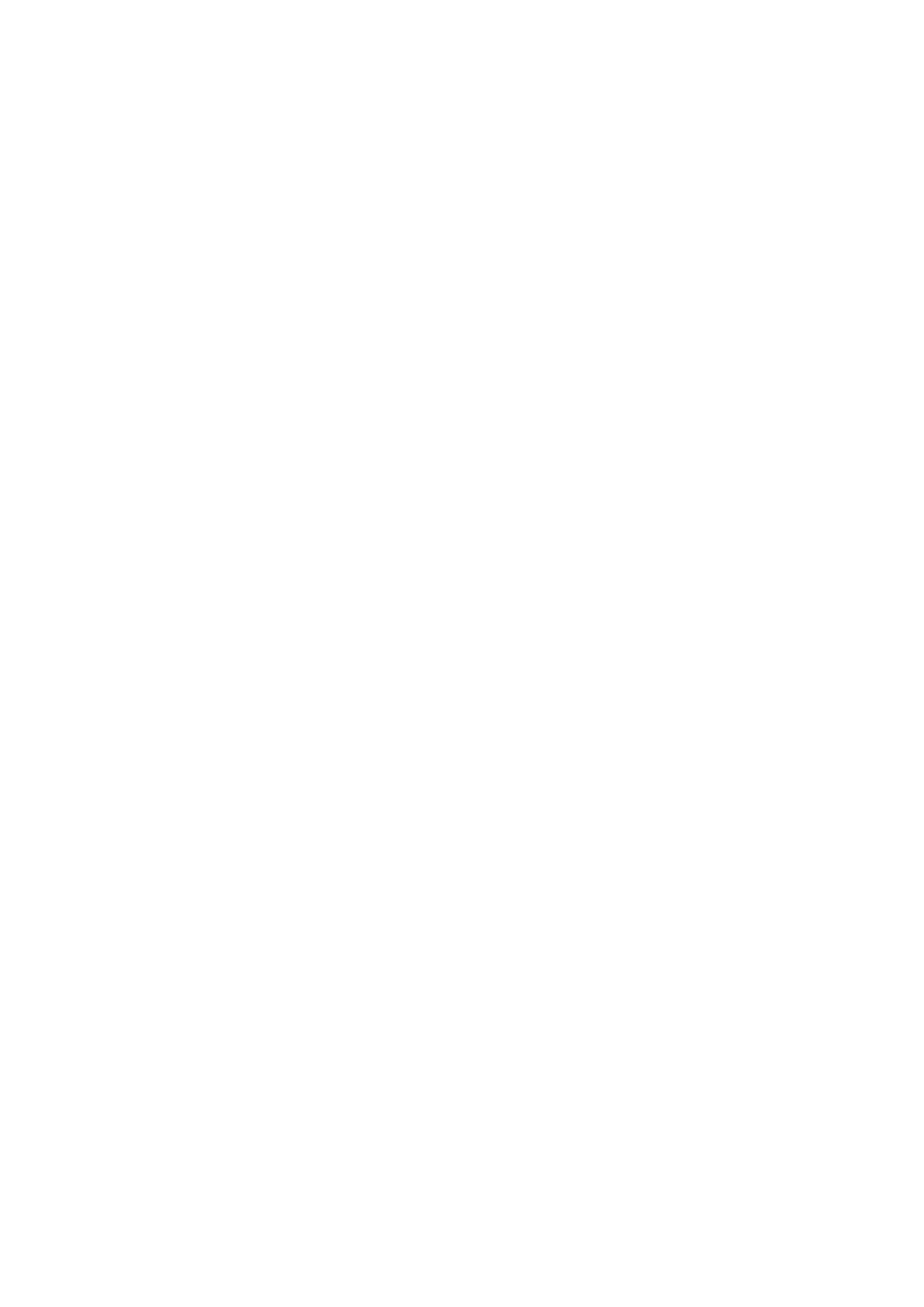## **Report to ASCOBANS AC18 from intersessional bycatch working group**

The group had two tasks in the terms of reference.

(i) To develop a guidance framework for co-operative projects that bring together fishers, gear technologists and cetacean scientists for bycatch mitigation.

(ii) To work with the CMS Scientific Councillor for Bycatch to develop briefing notes for anyone representing ASCOBANS at RACs and similar fisheries meetings in order to maintain a consistent and appropriate approach.

However, it had been noted at AC17 that a key element of the (ii) would be providing information on amendments to EU Regulation 812/2004. In the absence of any information on these amendments, the group focussed on (i).

## **A guidance framework for co-operative projects that bring together fishers, gear technologists and cetacean scientists for bycatch mitigation.**

#### **Background**

A joint ASCOBANS/ECS workshop had been held in March 2010 in Stralsund, Germany (AC17/Doc.4- 07). The workshop had reviewed bycatch mitigation measures at a global level and within the EU Common Fisheries Policy and discussed why not all of these measures had been successful. In particular, it was felt that there was a need to improve communication with fishing communities. Direct pressure and detailed regulations without consultation were not recommended and the workshop noted the value of co-operative projects bringing together fishers, gear technologists and cetacean scientists. The Group reviewed a number of projects in order to try and identify which general aspects had contributed to successful outcomes and which aspects were problematic.

There was a general view from the workshop and within the Group that a bottom-up approach of dealing direct with fishers themselves was most likely to be successful and there are several examples of successful small projects in Europe where this has been the case. One issue may be how to move from the very small scale of direct interactions with a few individual fishers at a personal level in experimental trials, towards more widespread measures (see Campbell and Cornwell, 2008). The experiences with implementing Regulation 812/2004 suggest a need for a midway approach in scale between small trials which had shown a promising technology and implementation at a European wide level.

As an example of a top-down approach, it was also noted that the largest reduction in bycatch had been in numbers of dolphins killed in tuna fisheries in the Eastern Tropical Pacific. Changes in fishing practices had reduced the estimated annual numbers of dolphins killed from several hundreds of thousands in the 1960s and 1970s to around 1000 in 2000 (Wade et al., 2007). Many of the changes that resulted in reduced bycatch had been driven by regulation and direct pressure from consumers, however adaptions to fishing practices nevertheless relied on the knowledge and experience of the fishers. Regulatory measures included annual limits on the number of dolphins that could be killed by the fishery agreed in the 1995 Panama Declaration by all the main fishing nations for tuna in the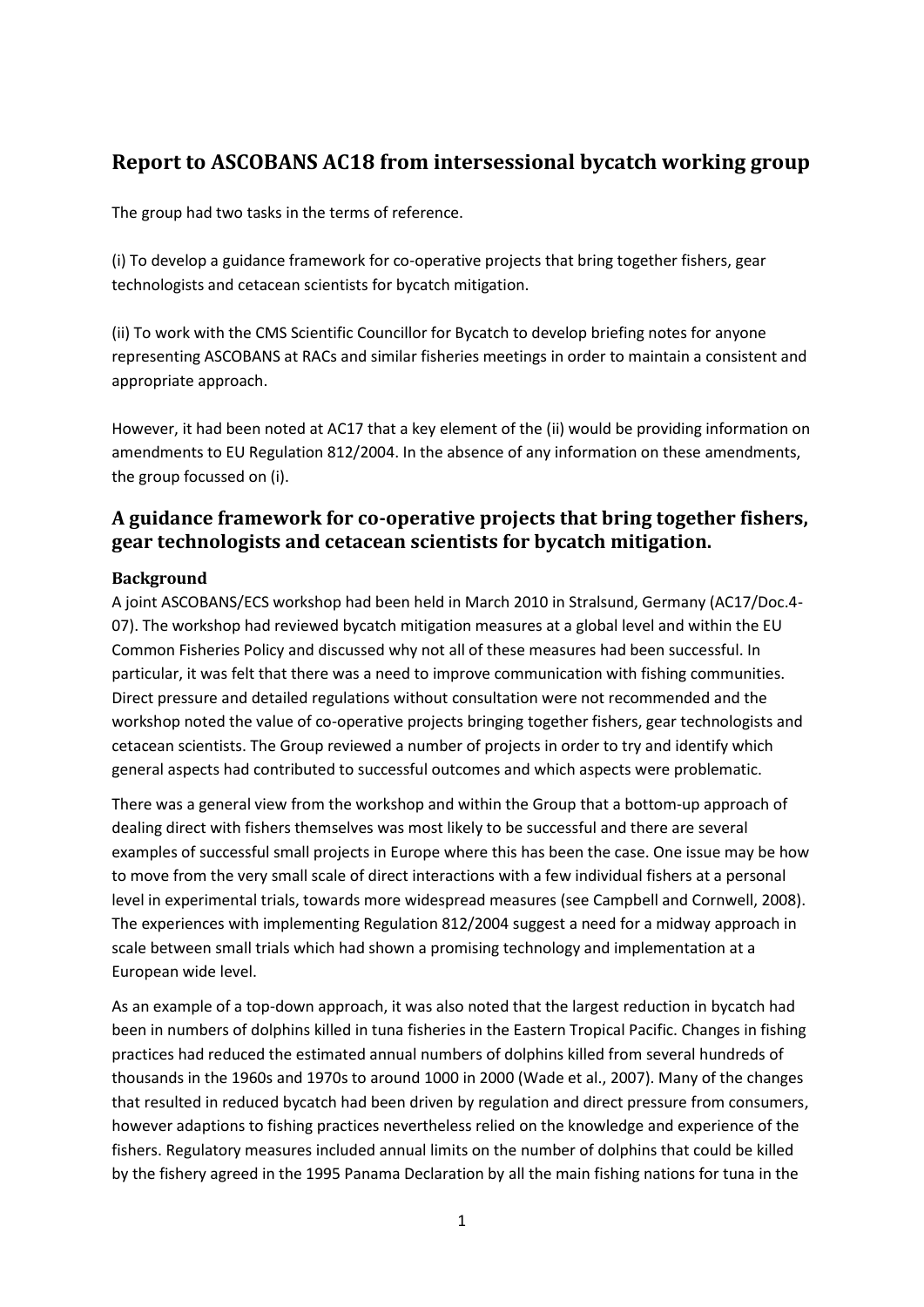Eastern Tropical Pacific (U.S., Belize, Colombia, Costa Rica, Ecuador, France, Honduras, Mexico, Panama and Spain).

The development of Pinger technologies are intended to allow fishermen to continue using gear which would otherwise pose a high risk of bycatch, by enabling cetaceans to avoid contact with the gear. In some situations, including designated Marine Protected Areas, there may be concerns that the area is so important for cetaceans that the risk of habitat exclusion may make the use of acoustic deterrents undesirable. The Group focussed on gear technologies and did not consider co-operative projects that might involve reduced fishing effort or closed areas for certain gear types that might be appropriate in these situations.

#### **Case studies**

#### **European Inshore fisheries**

A well documented deficiency of Regulation 812/2004 is that it only applies to larger vessels whereas for many ASCOBANS parties vessels less than 12m in length make up around 75% of the fleet (ICES, 2010). The ASCOBANS/ECS workshop recommended that 'Parties should try to influence the revision of EC Regulation 812/2004 so that it covers significantly and adequately the fleets and fisheries having a high risk of by-catch in European waters. This requires consideration of the impact of fishing from vessels of 15 m length or less.' The fishers using smaller vessels tend to have less organised representation than the larger vessels, for example at the Regional Advisory Councils. They are also spread across larger numbers of ports and more diverse communities. Independent of amendments to 812/2004 there is still a need for greater dialogue with these communities. The experimental projects that have been successful have been small scale. For example, Hardy and Tregenza (2010) describe a recent project to investigate the practicalities of Pinger usage on smaller vessels in Cornwall. This study involved just four vessels and is an example of a small type experimental study involving a few especially interested fishers. There are rather few successful case studies in Europe of the next scale up where measures are implemented more widely across an inshore fleet. Although small projects have the potential to grow and influence the rest of the fleet, this has not usually been the case since most small pilot projects have also been limited in duration.

Achieving successful mitigation at a larger scale across inshore fleets will require some form of interaction with formal or informal fisheries groups. These vary greatly between countries. In Spain, Cofradías are formal public organisations which are assigned a particular coastal area and include individual fishermen from most types of vessel based within the Cofradía's stretch of coast except for distant water fleets. All commercial fishermen have to be members of only one Cofradía and they rely on local and regional government for enforcement. Cofradías oversee a wide range of activities for from stock surveys and local management plans through to marketing catch. In Ireland, inshore management structures consist of Local Advisory Committees (LACs) and Species Advisory Groups (SAGs). A recent review (Scottish Government, 2010) suggested that Inshore Groups in Ireland appear to have lost their way through lack of co-ordination and funding. In the UK recently established groups (Inshore Fisheries and Conservation Authorities in England and Wales and Inshore Fisheries Groups in Scotland) may provide an appropriate forum for reaching a wider number of fishers. An advantage of these groups is that they are committed to holding regular meetings (several a year) and have a nominated contact person.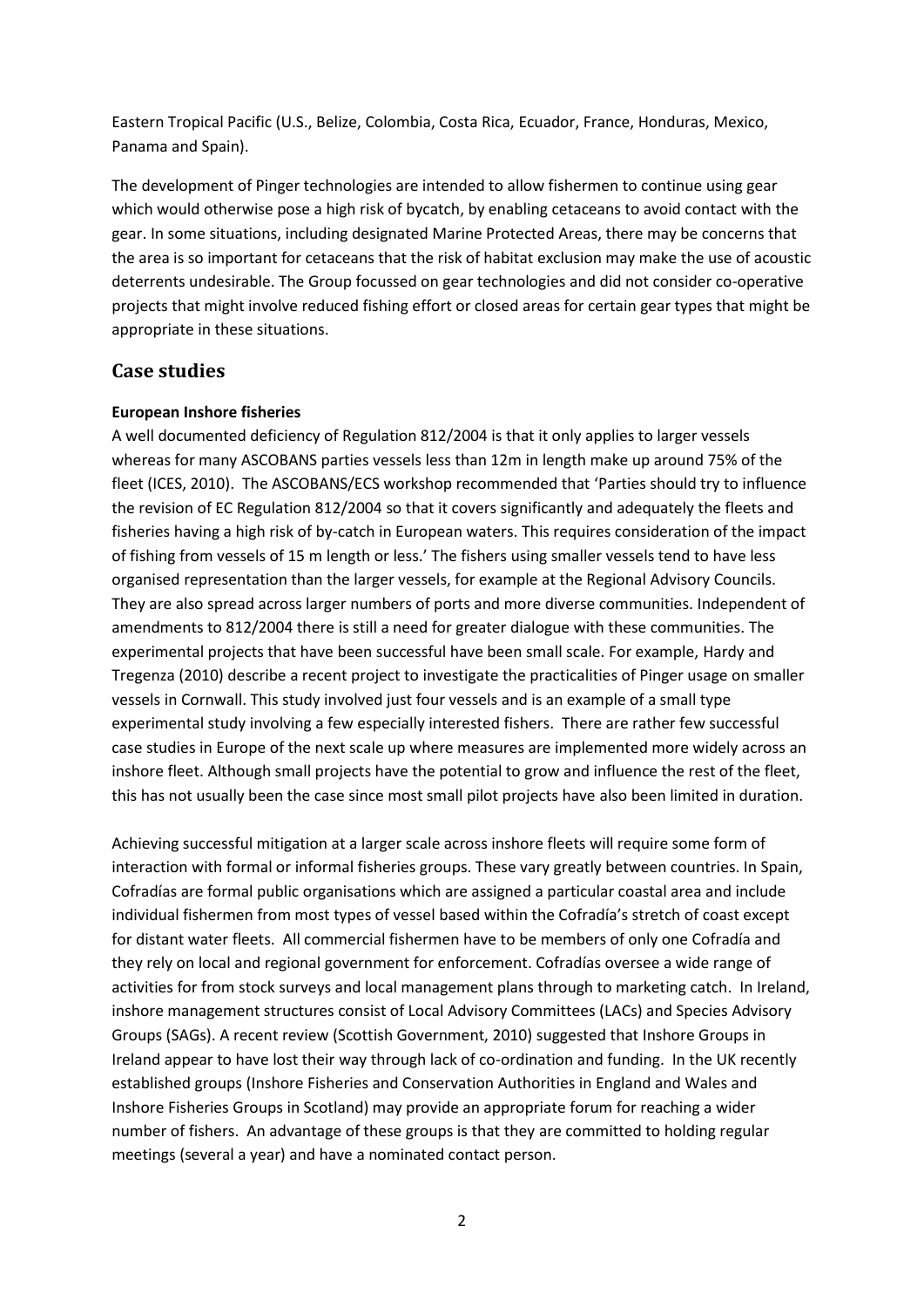Where no structure for meeting inshore fishers already exists, there will be a need for local workshops to gain common understanding and trust, to obtain bycatch information, and to discuss mitigation measures (such as alternative fishing gears or practices) and their implementation. To be successful in reaching and engaging the relevant people (e.g. commercial, part-time and recreational set-netters), the workshops should be in the local language and in the coastal fisheries communities. Funding could be sought from interest groups such as the Marine Stewardship Council, ASCOBANS or conservation NGOs, but further acceptance would be gained if these workshops were seen as more of a local initiative with funding from fisheries and environment ministries or local authorities. Whatever format the workshops take, there will be a need for regular follow up and an ongoing dialogue with fishers.

ASCOBANS could use its national contacts to initiate the process by contacting the relevant authorities and fishing organisations. Furthermore, ASCOBANS could provide expertise and briefing materials or help to locate available experts (gear technologists and cetacean scientists).

#### *Take Reduction Teams in the United States*

In the US, the Marine Mammal Protection Act requires the establishment of Take Reduction Teams to implement Take Reduction Plans. Members of the Teams have expertise on either the conservation and biology or fishing practices. Members shall include representatives of Federal agencies, each coastal State, appropriate Regional Fishery Management Councils, interstate fisheries commissions, academic and scientific organizations, environmental groups, all commercial and recreational fisheries groups. The TRT approach therefore aims to bring all interested groups together in regular meetings. The size of such meetings generally involves the use of professional facilitators.

The harbour porpoise TRT (HPTRT) is probably of most relevance to ASCOBANS. The HPTRP includes time and area closures, and closures to commercial bottom-set gillnet fishing unless pingers are used. In addition, NMFS has set consequence closure areas. These are areas of where high levels of harbour porpoise bycatch have occurred in the past, that will be closed on a seasonal basis if bycatch rates over two consecutive management seasons exceed a specified rate. NMFS has produced summary leaflets (e.g.

[http://www.nero.noaa.gov/prot\\_res/porptrp/doc/HPTRPNewEnglandGuide.pdf\)](http://www.nero.noaa.gov/prot_res/porptrp/doc/HPTRPNewEnglandGuide.pdf) and held several workshops for fishers to explain the regulations and demonstrate the use of pingers. There are also nominated gear liaison officers who provide courses on Pinger usage. All fishers must undertake a pinger training course before they can fish.

#### *SafeSea Project in Portugal*

The SafeSea project [\(www.safeseaproject.org\)](http://www.safeseaproject.org/) is the first national initiative in Portugal on bycatch and involves the use of mitigation measures in cooperation with fisheries sector working from ports along the central and northern Portuguese coast. The project is a voluntary partnership with the fisheries sector, which has allowed part of the Portuguese fishing fleet to be equipped with Pingers. The project has held two seminars. In 2010, the first seminar was held in Viana do Castelo with the title 'Cetacean bycatch. Present scenario and mitigation measures'. The seminar also included a practical session there will also be a practical session in the harbour demonstrating and discussing mitigation measures with fishers. A second seminar was held in April 2011 in Figueira da Foz, with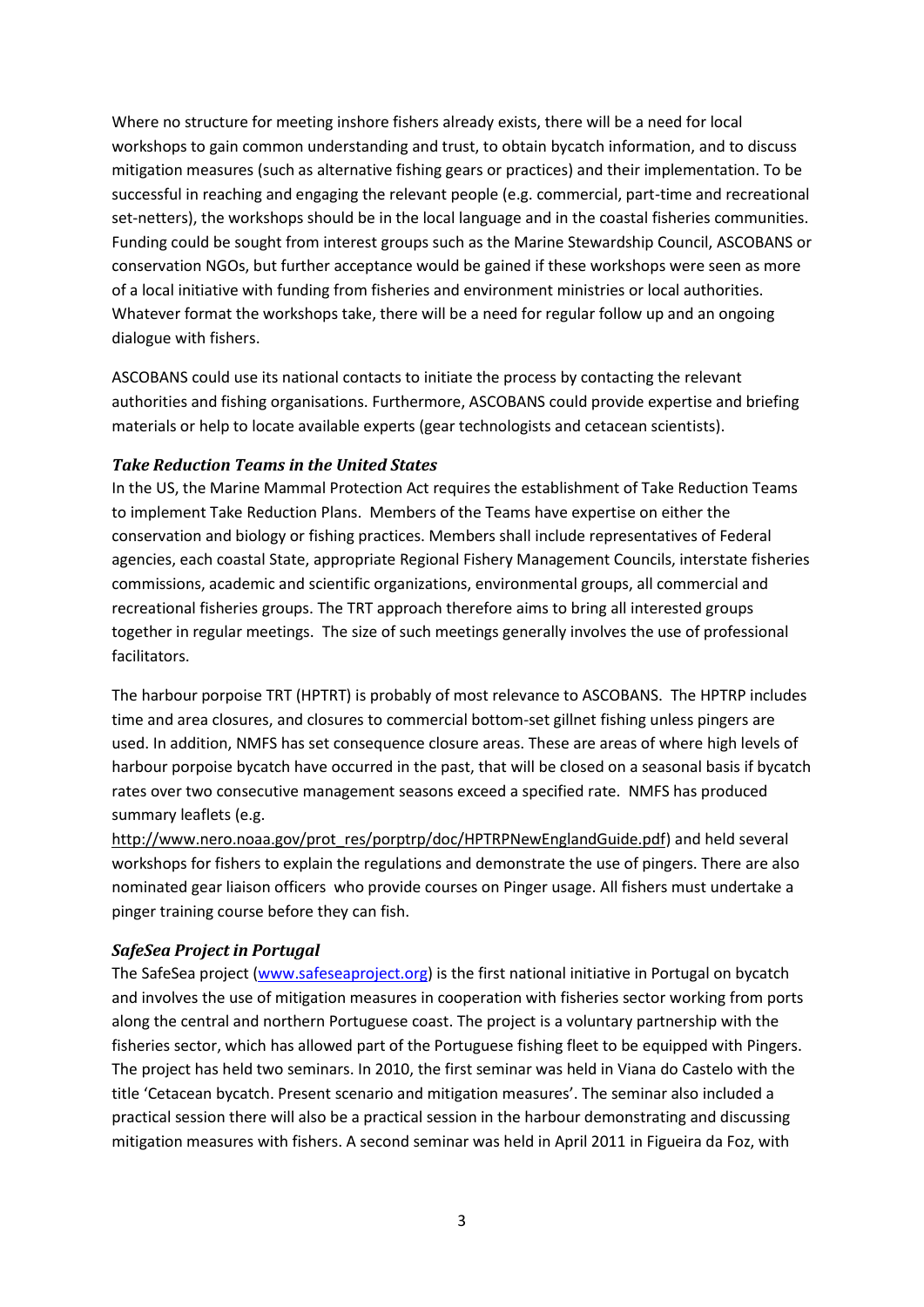the title 'Sustainability of local fishing arts and the promotion of a safer sea for cetaceans'. The project has been funded the European Economic Area Financial Mechanism through EEA Grants.

## **Facilitating advances in Pinger technology**

James Turner (Fumunda) described projects in Australia to develop Pinger technology with funding from the State Government Department of Primary Industries in collaboration with academic institutions. For example, the F3 (3 kHz 135db SPL) Whale Pinger, recently developed by Fumunda was co funded by the Queensland and New South Wales DPI. The Pinger was trialled in the respective state government shark net control program, where migrating humpback whales become entangled in the nets. Following successful first year trials (August – Nov 2010), the Natal sharks board in South Africa have purchased these Pingers. This example of small scale funding to develop new mitigation tools in collaboration with manufacturers may also be applicable in the ASCOBANS area.

Other new designs of Pingers claim some advantages. The Fishtek Banana Pinger BP15 [\(http://fishtekmarine.com/pdf/BP%20154.pdf\)](http://fishtekmarine.com/pdf/BP%20154.pdf) aims to be tough and low cost, with replaceable batteries and an indicator of performance status. The manufacturer suggests the banana shape allows for easy handling and the light weight (20g) for less risk to crew.

It has been suggested that a Pinger Manufacturers Association could be established. This could allow manufacturers to collaborate where there was joint benefit, avoiding unnecessary duplication of effort.

### **References**

Campbell, L.M. and Cornwell, M.L. 2008. Human dimensions of bycatch reduction technology: current assumptions and directions for future research. Endangered Species Research 5: 325–334

Hardy, T. and Tregenza, N. 2010. Can acoustic deterrent devices reduce by-catch in the Cornish inshore gillnet fishery? Final Report to the Marine and Fisheries Agency, August 2010. <http://marinemanagement.org.uk/fisheries/funding/documents/fcf-pinger-trial.pdf>

ICES. 2010. EC request on Cetacean bycatch regulation 812/2004. In Report of the ICES Advisory Committee, 2010. Book 1. Introduction, Overviews and Special Requests.

Scottish Government. INSHORE FISHERIES GROUPS IN SCOTLAND: EARLY REVIEW AND POLICY APPRAISAL. September 2010[. http://www.scotland.gov.uk/Topics/marine/Sea-](http://www.scotland.gov.uk/Topics/marine/Sea-Fisheries/InshoreFisheries/IFGsMap/policyappraisal)[Fisheries/InshoreFisheries/IFGsMap/policyappraisal](http://www.scotland.gov.uk/Topics/marine/Sea-Fisheries/InshoreFisheries/IFGsMap/policyappraisal)

[Wade, P. R., Watters, G. M., Gerrodette, T., and Reilly, S. B. \(2007\). Depletion of spotted and spinner](http://www.int-res.com/articles/feature/m343p001.pdf)  [dolphins in the eastern tropical Pacific: modeling hypotheses for their lack of recovery.](http://www.int-res.com/articles/feature/m343p001.pdf) Marine [Ecology Progress Series343,](http://www.int-res.com/articles/feature/m343p001.pdf) 1-14.